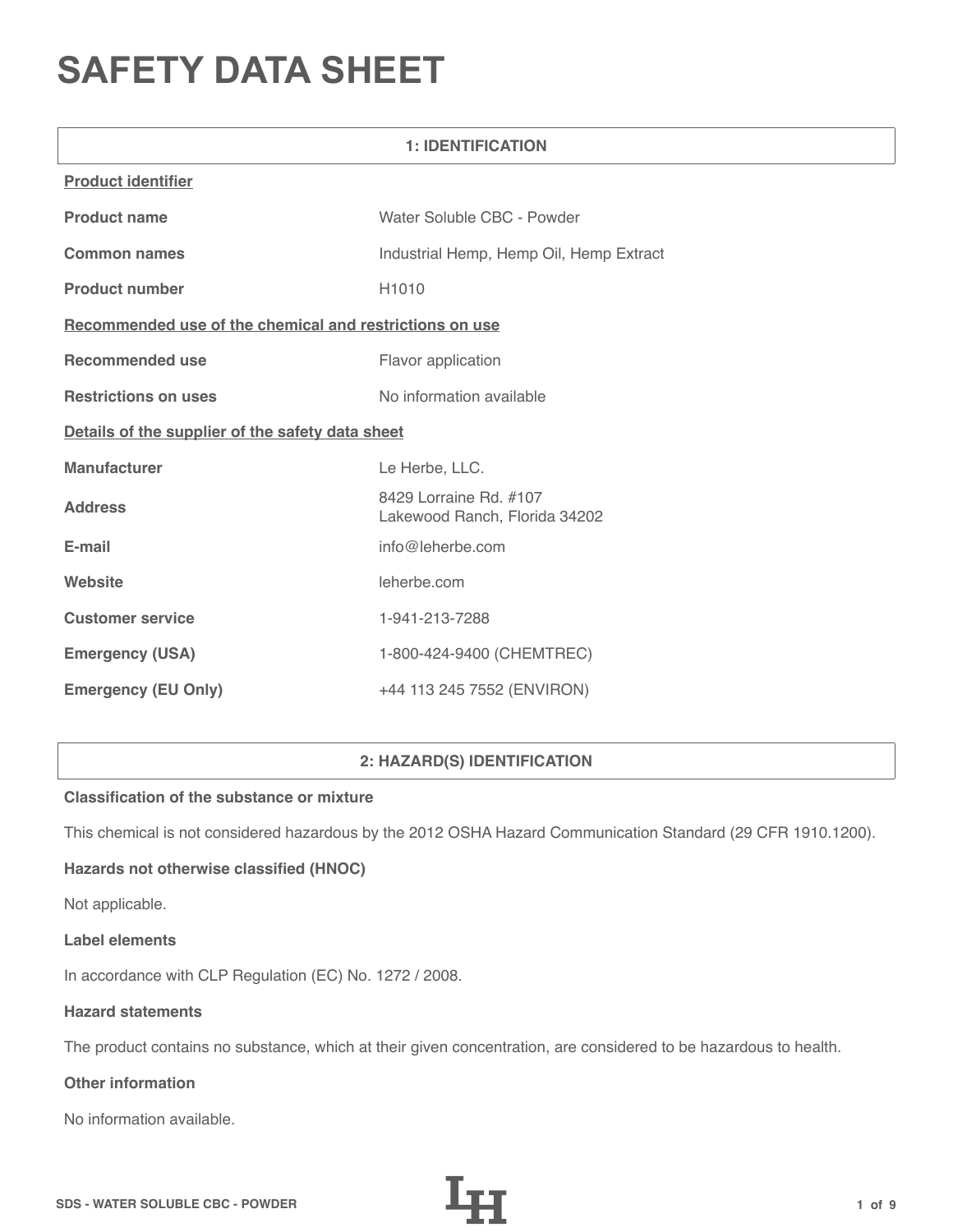# **3: COMPOSITION / INFORMATION ON INGREDIENTS**

**Substance**

| <b>CHEMICAL NAME</b> | $CAS \#$   | EC#       | <b>TRADE SECRET</b> |
|----------------------|------------|-----------|---------------------|
| Hemp oil, ext.       | 89958-21-4 | 289-644-3 | $\star$             |

\*Exact percentage (concentration) of composition has been withheld as a trade secret.

|                                                                            | <b>4: FIRST AID MEASURES</b>                                                                                            |  |  |
|----------------------------------------------------------------------------|-------------------------------------------------------------------------------------------------------------------------|--|--|
| <b>Description of first aid measures</b>                                   |                                                                                                                         |  |  |
| <b>Inhalation</b>                                                          | Move to fresh air.                                                                                                      |  |  |
| Eye contact                                                                | Rinse thoroughly with plenty of water for at least 15 minutes, lifting lower<br>and upper eyelids. Consult a physician. |  |  |
| <b>Skin contact</b>                                                        | Wash skin with soap and water.                                                                                          |  |  |
| Ingestion                                                                  | Clean mouth with water and drink afterwards plenty of water.                                                            |  |  |
| Most important symptoms and effects, both acute and delayed                |                                                                                                                         |  |  |
| <b>Symptoms</b>                                                            | No information available.                                                                                               |  |  |
| Indication of any immediate medical attention and special treatment needed |                                                                                                                         |  |  |
| <b>Note to physicians</b>                                                  | Treat symptomatically.                                                                                                  |  |  |

|                                                    | <b>5: FIRE FIGHTING MEASURES</b>                                                                                                      |
|----------------------------------------------------|---------------------------------------------------------------------------------------------------------------------------------------|
| Suitable extinguishing media                       | Use extinguishing measures that are appropriate to local circumstances<br>and the surrounding environment.                            |
| Large fire                                         | Use of water spray when fighting fire may be inefficient.                                                                             |
| Unsuitable extinguishing media                     | Do not scatter spilled material with high pressure water streams.                                                                     |
| Specific hazards arising from the<br>chemical      | No information available.                                                                                                             |
| <b>Hazardous combustion products</b>               | Carbon dioxide (CO2).                                                                                                                 |
| <b>Explosion data</b>                              |                                                                                                                                       |
| <b>Sensitivity to mechanical impact</b>            | None                                                                                                                                  |
| <b>Sensitivity to static discharge</b>             | None                                                                                                                                  |
| Special protective equipment for fire-<br>fighters | Firefighters should wear self-contained breathing apparatus and full<br>firefighting turnout gear. Use personal protection equipment. |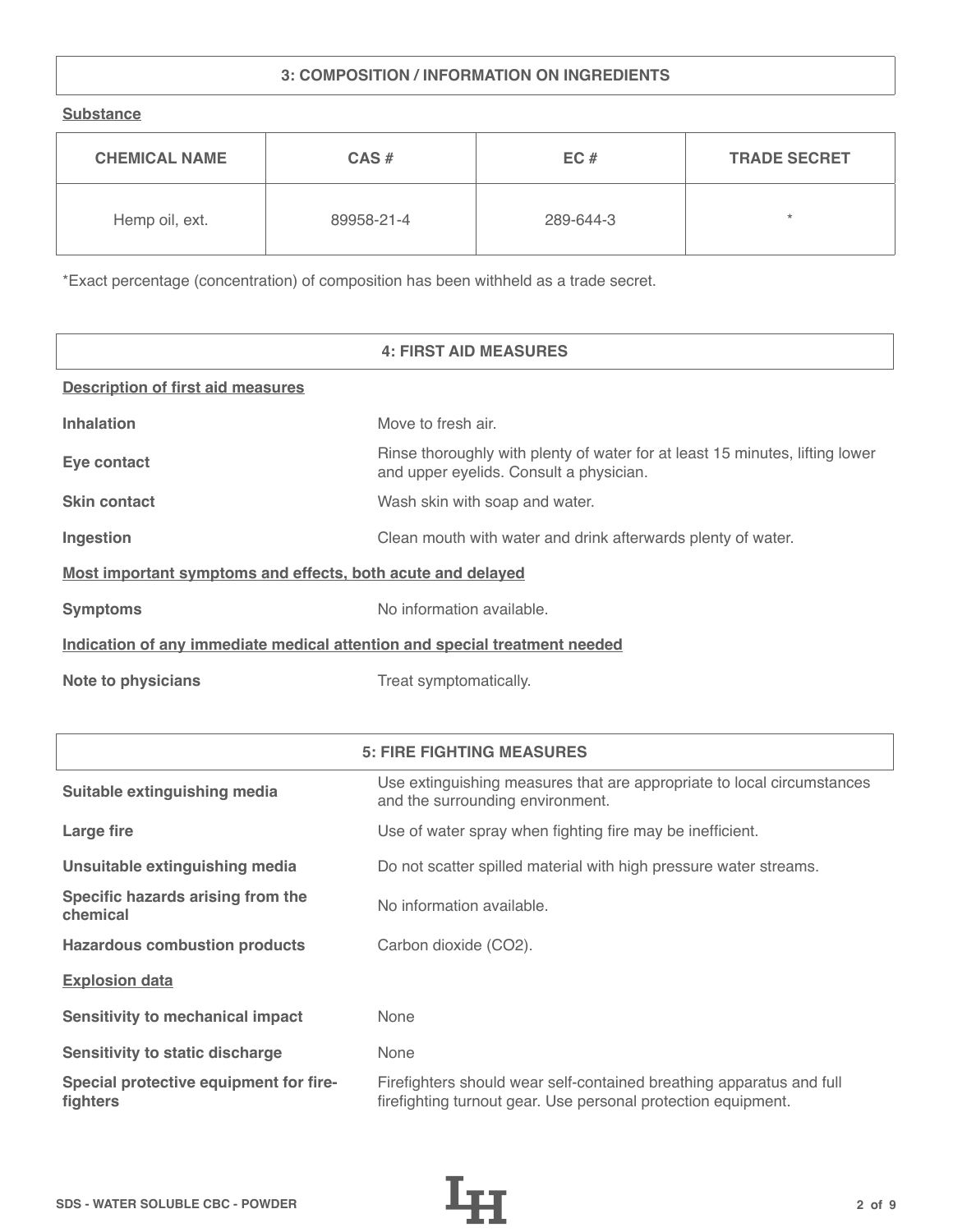#### **6: ACCIDENTAL RELEASE MEASURES**

|  |  | Personal precautions, protective equipment and emergency procedures |  |
|--|--|---------------------------------------------------------------------|--|
|  |  |                                                                     |  |

**Personal precautions** Ensure adequate ventilation.

# **Methods and material for containment and cleaning up**

| <b>Methods for containment</b> | Prevent further leakage or spillage if safe to do so. |
|--------------------------------|-------------------------------------------------------|
|                                |                                                       |

**Methods for cleaning up Pick up and transfer to properly labeled containers.** 

# **7: HANDLING AND STORAGE**

## **Precautions for safe handling**

Advice on safe handling **Handle in accordance with good industrial hygiene and safety practice.** 

## **Conditions for safe storage, including any incompatibilities**

**Storage conditions** Keep container tightly closed in a dark, dry and well-ventilated area.

# **8: EXPOSURE CONTROLS / PERSONAL PROTECTION**

#### **Control parameters**

| <b>Exposure limits</b>                                                | The following ingredients are the only ingredients of the product above<br>the cut-off level (or level that contributes to the hazard classification of the<br>mixture) which have an exposure limit applicable in the region for which<br>this safety data sheet is intended or other recommended limit. At this time,<br>the other relevant constituents have no known exposure limits from the<br>sources listed here. |  |  |
|-----------------------------------------------------------------------|---------------------------------------------------------------------------------------------------------------------------------------------------------------------------------------------------------------------------------------------------------------------------------------------------------------------------------------------------------------------------------------------------------------------------|--|--|
| <b>Appropriate engineering controls</b>                               |                                                                                                                                                                                                                                                                                                                                                                                                                           |  |  |
| <b>Engineering controls</b>                                           | <b>Showers</b>                                                                                                                                                                                                                                                                                                                                                                                                            |  |  |
|                                                                       | Eyewash stations                                                                                                                                                                                                                                                                                                                                                                                                          |  |  |
|                                                                       | Ventilation systems                                                                                                                                                                                                                                                                                                                                                                                                       |  |  |
| Individual protection measures, such as personal protective equipment |                                                                                                                                                                                                                                                                                                                                                                                                                           |  |  |
| <b>Eye/face protection</b>                                            | No special protective equipment required.                                                                                                                                                                                                                                                                                                                                                                                 |  |  |
| Skin and body protection                                              | No special protective equipment required.                                                                                                                                                                                                                                                                                                                                                                                 |  |  |
| <b>Respiratory protection</b>                                         | No protective equipment is needed under normal use conditions. If<br>exposure limits are exceeded or irritation is experienced, ventilation and<br>evacuation may be required.                                                                                                                                                                                                                                            |  |  |
| <b>General hygiene considerations</b>                                 | Handle in accordance with good industrial hygiene and safety practice.                                                                                                                                                                                                                                                                                                                                                    |  |  |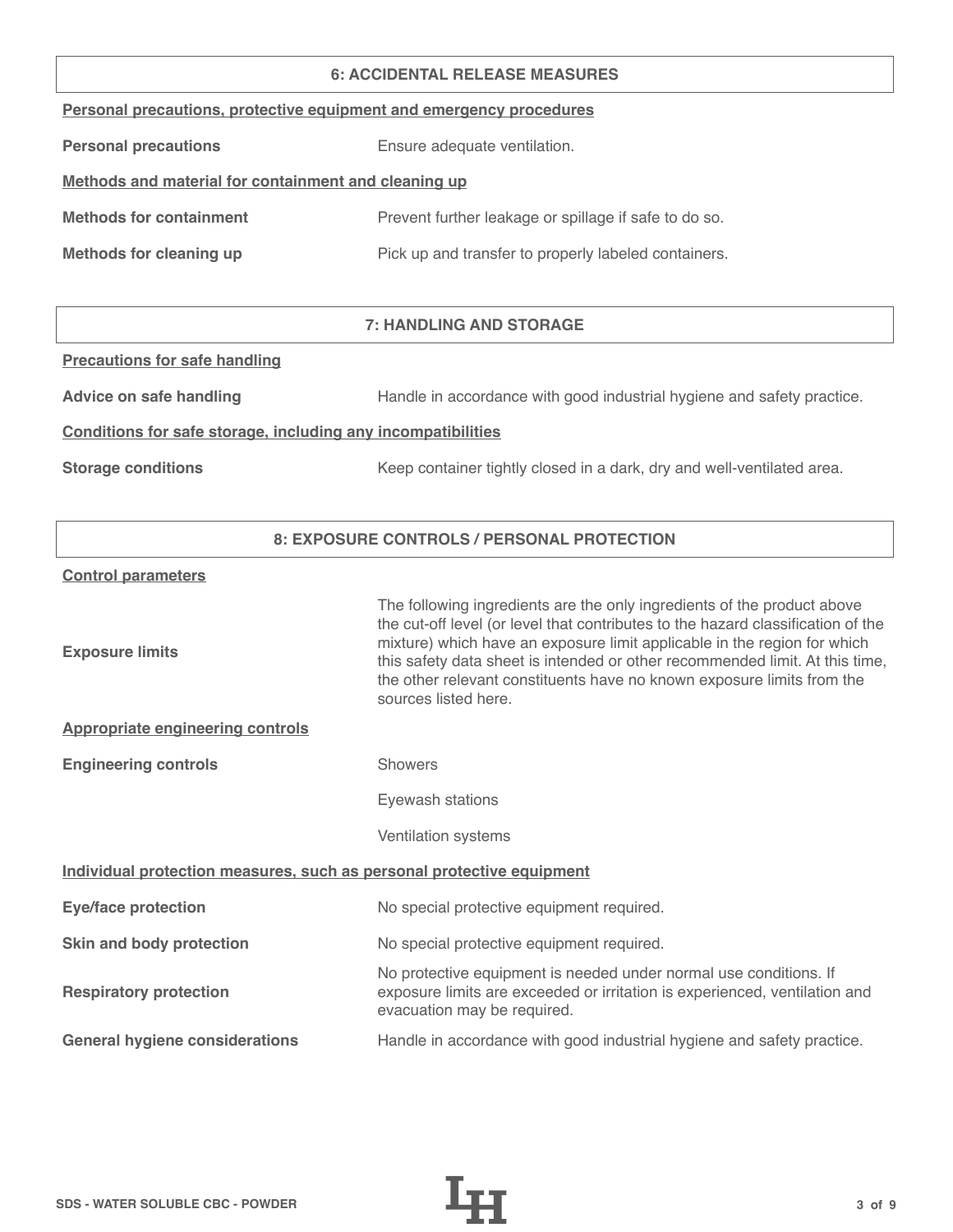## **9: PHYSICAL AND CHEMICAL PROPERTIES**

## **Information on basic physical and chemical properties**

| Powder                                |
|---------------------------------------|
| White to off white                    |
| Odorless                              |
| Solid                                 |
| $4.5 - 6.5$                           |
| No data available.                    |
| No data available.                    |
| No data available.                    |
| No data available.                    |
| No data available.                    |
| No data available.                    |
| No data available.                    |
| No data available.                    |
| No data available.                    |
| No data available.                    |
| No data available.                    |
| No data available.                    |
| Soluble in water. Soluble in ethanol. |
| No data available.                    |
| No data available.                    |
| No data available.                    |
|                                       |

| <b>10: STABILITY AND REACTIVITY</b>       |                                                                          |  |
|-------------------------------------------|--------------------------------------------------------------------------|--|
| <b>Reactivity</b>                         | No information available.                                                |  |
| <b>Chemical stability</b>                 | Stable under normal conditions.                                          |  |
| <b>Possibility of hazardous reactions</b> | None under normal processing.                                            |  |
| <b>Conditions to avoid</b>                | Keep away from artificial light, sunlight, high heat, and high humidity. |  |
| <b>Incompatible materials</b>             | Strong oxidizing agents.                                                 |  |
| <b>Hazardous decomposition products</b>   | None known based on information supplied.                                |  |

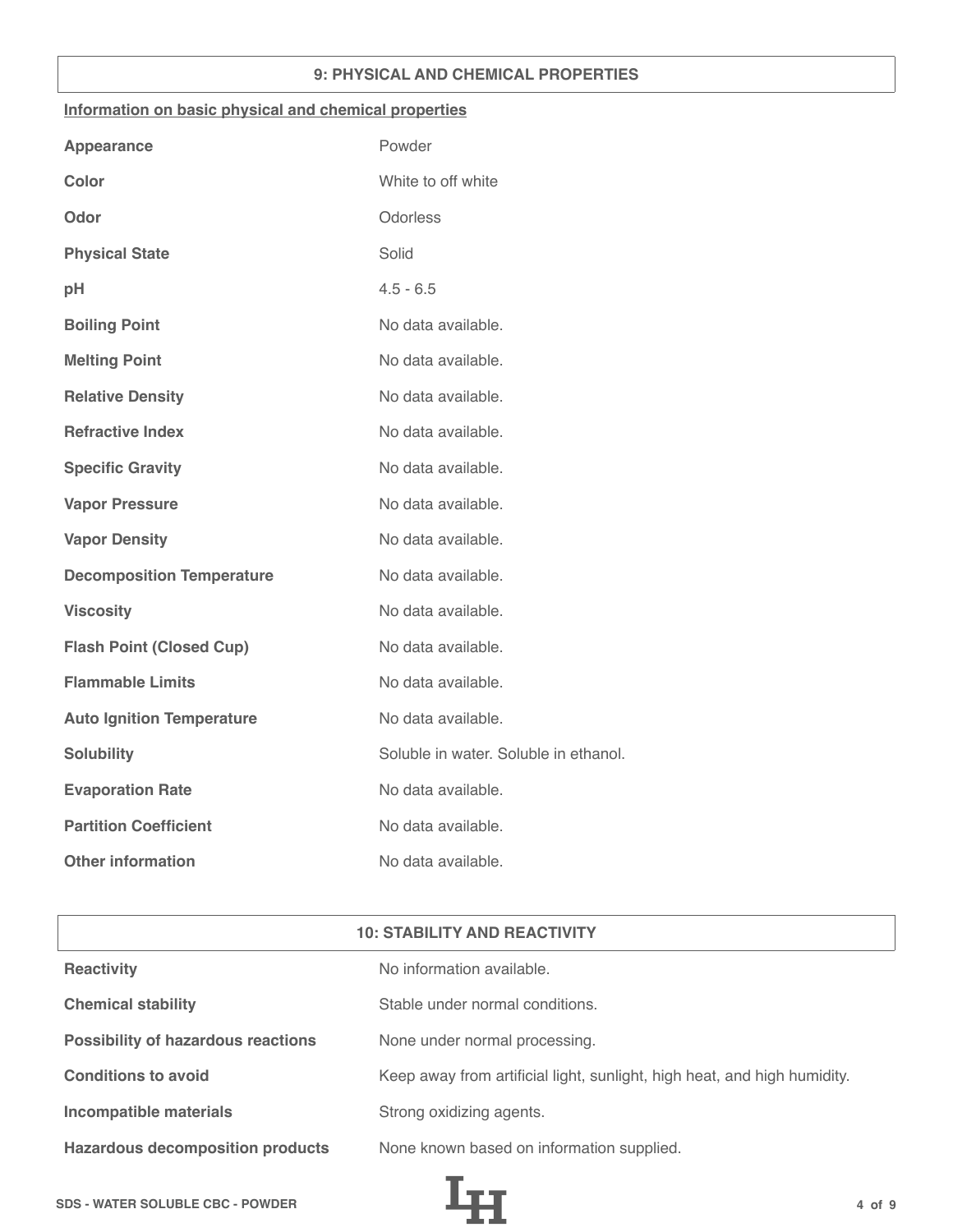## **11: TOXICOLOGICAL INFORMATION**

| Information on likely routes of exposure                                     |                                                                                            |
|------------------------------------------------------------------------------|--------------------------------------------------------------------------------------------|
| <b>Inhalation</b>                                                            | Specific test data for the substance or mixture is not available.                          |
| Eye contact                                                                  | Specific test data for the substance or mixture is not available.                          |
| <b>Skin contact</b>                                                          | Specific test data for the substance or mixture is not available.                          |
| Ingestion                                                                    | Specific test data for the substance or mixture is not available.                          |
| Symptoms related to the physical, chemical and toxicological characteristics |                                                                                            |
| <b>Symptoms</b>                                                              | No information available.                                                                  |
| <b>Acute toxicity</b>                                                        |                                                                                            |
| <b>Numerical measures of toxicity</b>                                        | No information available                                                                   |
|                                                                              | Delayed and immediate effects as well as chronic effects from short and long-term exposure |
| <b>Skin corrosion/irritation</b>                                             | No information available.                                                                  |
| Serious eye damage/eye irritation                                            | No information available.                                                                  |
| <b>Respiratory or skin sensitization</b>                                     | No information available.                                                                  |
| <b>Germ cell mutagenicity</b>                                                | No information available.                                                                  |
| <b>Reproductive toxicity</b>                                                 | No information available.                                                                  |
| <b>STOT - single exposure</b>                                                | No information available.                                                                  |
| <b>STOT - repeated exposure</b>                                              | No information available.                                                                  |
| <b>Aspiration hazard</b>                                                     | No information available.                                                                  |
| <b>Other adverse effects</b>                                                 | No information available.                                                                  |
| <b>Interactive effects</b>                                                   | No information available.                                                                  |

# **12: ECOLOGICAL INFORMATION**

## **Ecotoxicity**

This overall composition has not been tested. Hemp oil is not classified as being acutely or chronically toxic to aquatic life. This product does not contain citrus as a byproduct of the distillation process, which are classified as being very toxic to the aquatic environment. However, due to the physical properties of this product (density and volatility) it will not remain in the environment for an extended period of time.

| <b>Persistence and biodegradability</b> | Inherently biodegradable.                                                                                          |
|-----------------------------------------|--------------------------------------------------------------------------------------------------------------------|
| <b>Bioaccumulative potential</b>        | Bioaccumulation is unlikely.                                                                                       |
| <b>Mobility in soil</b>                 | Expected to volatilize from soil or water to the air and oxidize to carbon<br>dioxide in the presence of sunlight. |
| <b>PBT &amp; vPvB assessment</b>        | No information available.                                                                                          |
| Other adverse effect                    | No information available.                                                                                          |
| <b>SDS - WATER SOLUBLE CBC - POWDER</b> | $5$ of $9$                                                                                                         |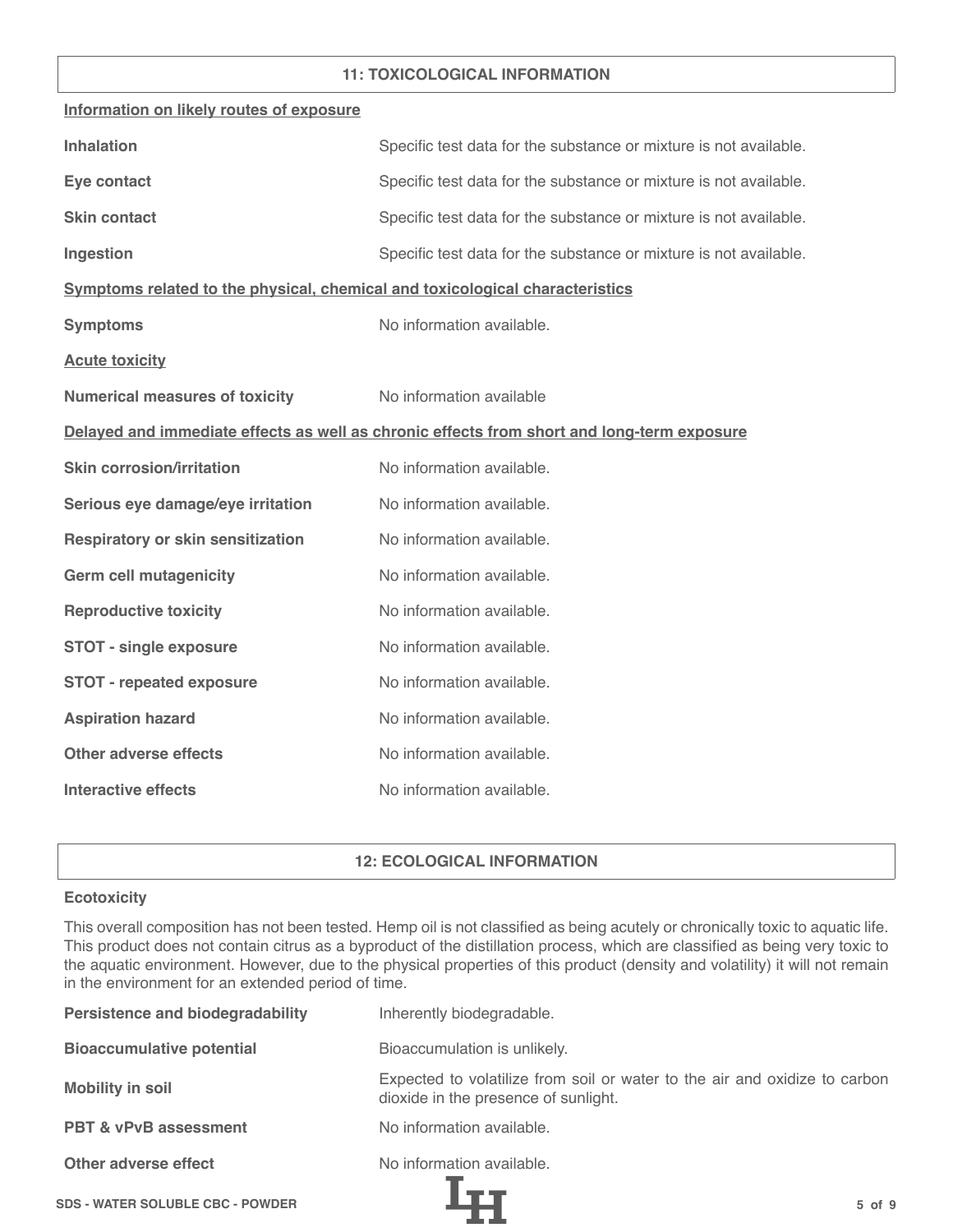## **13: DISPOSAL CONSIDERATIONS**

#### **Waste treatment methods**

| Waste from residues/unused products | Dispose of in accordance with local regulations. Dispose of waste in |
|-------------------------------------|----------------------------------------------------------------------|
|                                     | accordance with environmental legislation.                           |
|                                     |                                                                      |

**Contaminated packaging The Contaminated packaging Containers.** 

# **14: TRANSPORT INFORMATION**

| <b>DOT</b>  | Not regulated. |
|-------------|----------------|
| <b>TDG</b>  | Not regulated. |
| <b>MEX</b>  | Not regulated. |
| ICAO (air)  | Not regulated. |
| <b>IATA</b> | Not regulated. |
| <b>IMDG</b> | Not regulated. |
| <b>RID</b>  | Not regulated. |
| <b>ADR</b>  | Not regulated. |
| <b>ADN</b>  | Not regulated. |

#### **15. REGULATORY INFORMATION**

#### **International inventories**

| <b>TSCA</b>     | No information available. |
|-----------------|---------------------------|
| <b>DSL/NDSL</b> | No information available. |
| <b>EINECS</b>   | No information available. |
| <b>ENCS</b>     | No information available. |
| <b>IECSC</b>    | No information available. |
| <b>KECL</b>     | No information available. |
| <b>PICCS</b>    | No information available. |
| <b>AICS</b>     | No information available. |

#### **U.S. Federal Regulations**

#### **2018 Farm Bill - Enacted**

"The term 'hemp' means the plant Cannabis sativa L. and any part of that plant, including the seeds thereof and all derivatives, extracts, cannabinoids, isomers, acids, salts, and salts of isomers, whether growing or not, with a delta-9 tetrahydrocannabinol concentration of not more than 0.3 percent on a dry weight basis."

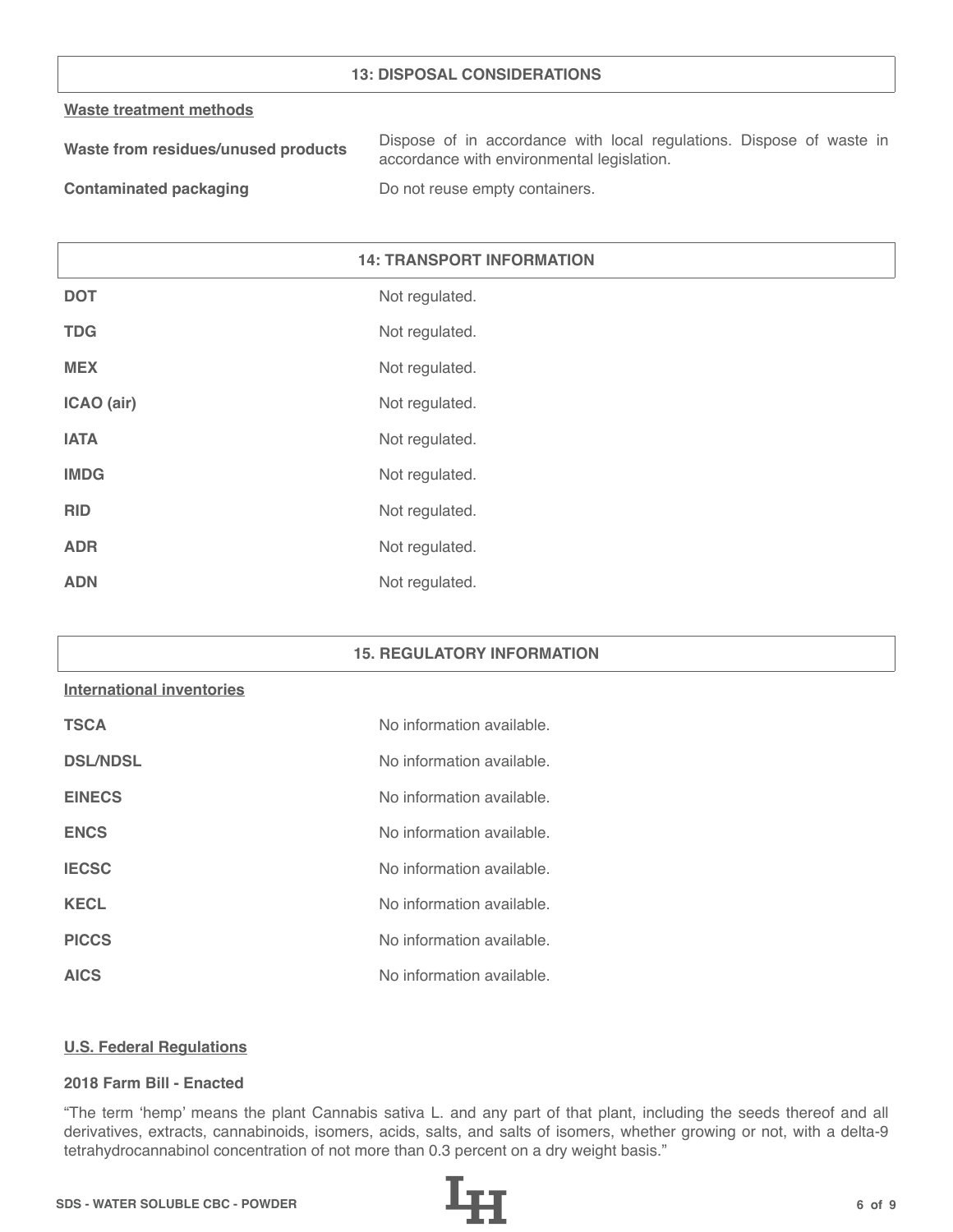## **SEC. 10114. Interstate Commerce**

(a) RULE OF CONSTRUCTION. - Nothing in this title or an amendment made by this title prohibits the interstate commerce of hemp (as defined in section 297A of the Agricultural Marketing Act of 1946 (as added by section 10113)) or hemp products.

(b) TRANSPORTATION OF HEMP AND HEMP PRODUCTS. - No State or Indian Tribe shall prohibit the transportation or shipment of hemp or hemp products produced in accordance with subtitle G of the Agricultural Marketing Act of 1946 (as added by section 10113) through the State or the territory of the Indian Tribe, as applicable.

# **CERCLA/SARA**

| CERCLA - Hazardous Substances and their<br>Reportable Quantities | None. |
|------------------------------------------------------------------|-------|
| Section 302 Extremely Hazardous<br>Substances and TPOs           | None. |
| Section 302 Extremely Hazardous<br>Substances and ROs            | None. |
| Section 313 - Chemical Category                                  | None. |
| Section 313 - Reporting de minimis                               | None. |
| <b>EPA Label Information</b>                                     |       |
|                                                                  |       |

| Pesticide registration number | Not applicable. |
|-------------------------------|-----------------|
|-------------------------------|-----------------|

#### **U.S. State Regulations**

| <b>Florida</b>  |          |
|-----------------|----------|
| <b>Statutes</b> | 581.217  |
| Rule            | 5K-4.034 |

#### **California Prop. 65**

# **Chemicals known to the State of California to cause cancer**

This product does not contain a chemical requiring a warning under California Prop. 65.

#### **Chemicals known to the State of California to cause reproductive toxicity**

This product does not contain a chemical requiring a warning under California Prop. 65.

| Carcinogen                          | Not listed. |
|-------------------------------------|-------------|
| Developmental Toxicity              | Not listed. |
| Male Reproductive Toxicity          | Not listed. |
| <b>Female Reproductive Toxicity</b> | Not listed. |

# **U.S. State Right-to-Know Regulations**

This product does not contain any substances regulated under applicable state right-to-know regulations.

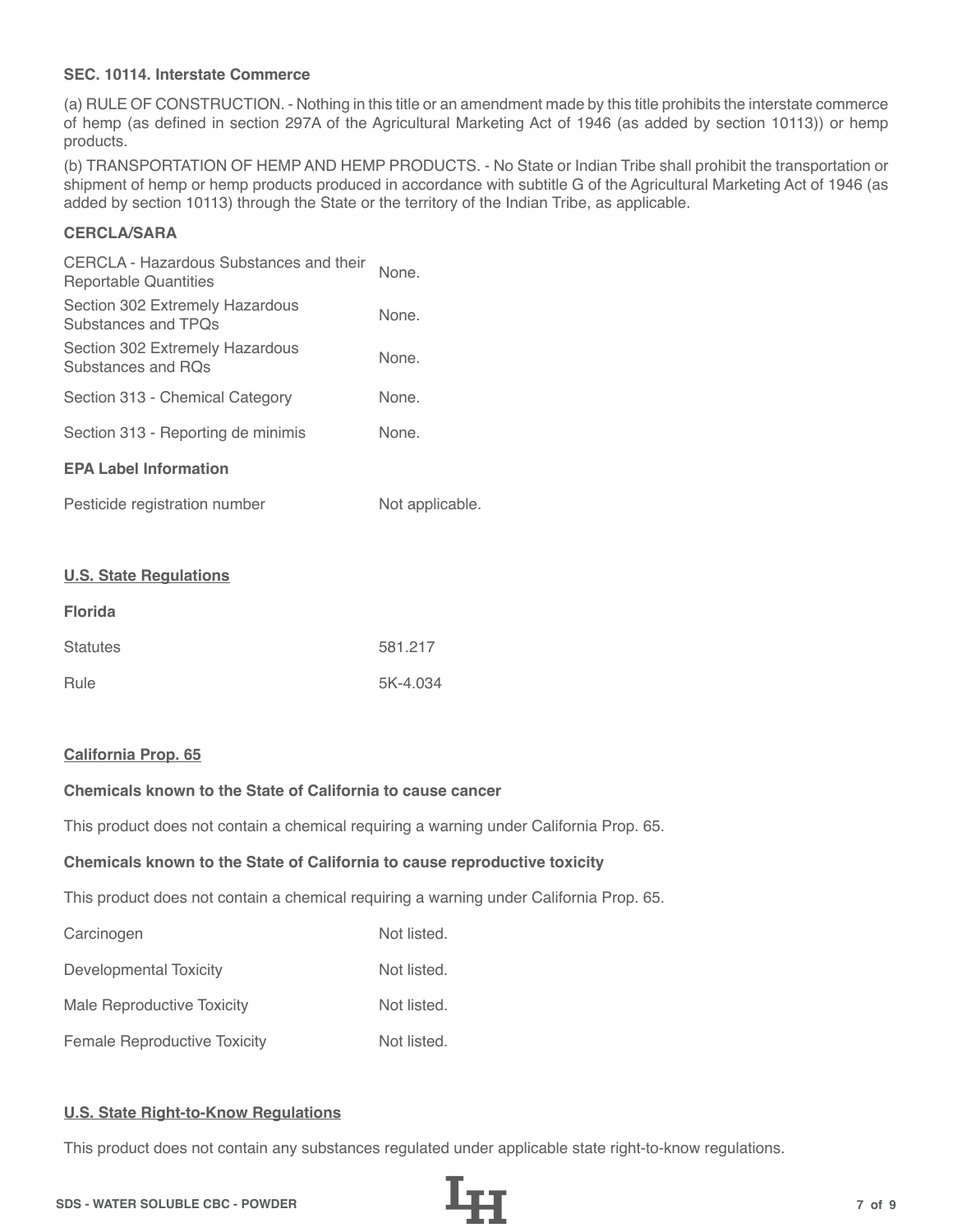## **16: OTHER INFORMATION**

| Key or legend to abbreviations and acronyms used in the safety data sheet |                                                                                        |  |
|---------------------------------------------------------------------------|----------------------------------------------------------------------------------------|--|
| <b>ACGIH</b>                                                              | American Conference of Governmental Industrial Hygienists                              |  |
| <b>ADR</b>                                                                | European Agreement concerning the International Carriage of Dangerous<br>Goods by Road |  |
| <b>AIHA</b>                                                               | American Industrial Hygiene Association                                                |  |
| <b>CAS</b>                                                                | <b>Chemical Abstracts Service</b>                                                      |  |
| <b>CFR</b>                                                                | United States Code of Federal Regulations                                              |  |
| <b>DOT</b>                                                                | United States Department of Transportation                                             |  |
| <b>DSL/NDSL</b>                                                           | Canadian Domestic Substances List/Non-Domestic Substances List                         |  |
| <b>ECHA</b>                                                               | European Chemicals Agency                                                              |  |
| <b>EINECS</b>                                                             | European Inventory of Existing Chemical Substances                                     |  |
| <b>ENCS</b>                                                               | Japan Existing and New Chemical Substances                                             |  |
| <b>FDA</b>                                                                | United States Food and Drug Administration                                             |  |
| <b>GHS</b>                                                                | Globally Harmonized System of Classification and Labeling of Chemicals                 |  |
| <b>GRAS</b>                                                               | Generally Recognized as Safe                                                           |  |
| <b>IARC</b>                                                               | International Agency for Research on Cancer                                            |  |
| <b>ICAO</b>                                                               | International Civil Aviation Organization                                              |  |
| <b>IECSC</b>                                                              | China Inventory of Existing Chemical Substances                                        |  |
| <b>IMDG</b>                                                               | International Maritime Code for Dangerous Goods                                        |  |
| <b>KECL</b>                                                               | Korean Existing and Evaluated Chemical Substances                                      |  |
| <b>NFPA</b>                                                               | <b>National Fire Protection Association</b>                                            |  |
| <b>NIOSH</b>                                                              | United States National Institute for Occupational Safety and Health                    |  |
| <b>NTP</b>                                                                | United States National Toxicology Program                                              |  |
| <b>OSHA</b>                                                               | United States Occupational Health and Safety Administration                            |  |
| <b>PICCS</b>                                                              | Philippines Inventory of Chemicals and Chemical Substances                             |  |
| <b>RID</b>                                                                | Regulations Concerning the International Transport of Dangerous Goods<br>by Rail       |  |
| <b>TWA</b>                                                                | <b>Time Weighted Average</b>                                                           |  |
| <b>TSCA</b>                                                               | United States Toxic Substances Control Act Section 8(b) Inventory                      |  |